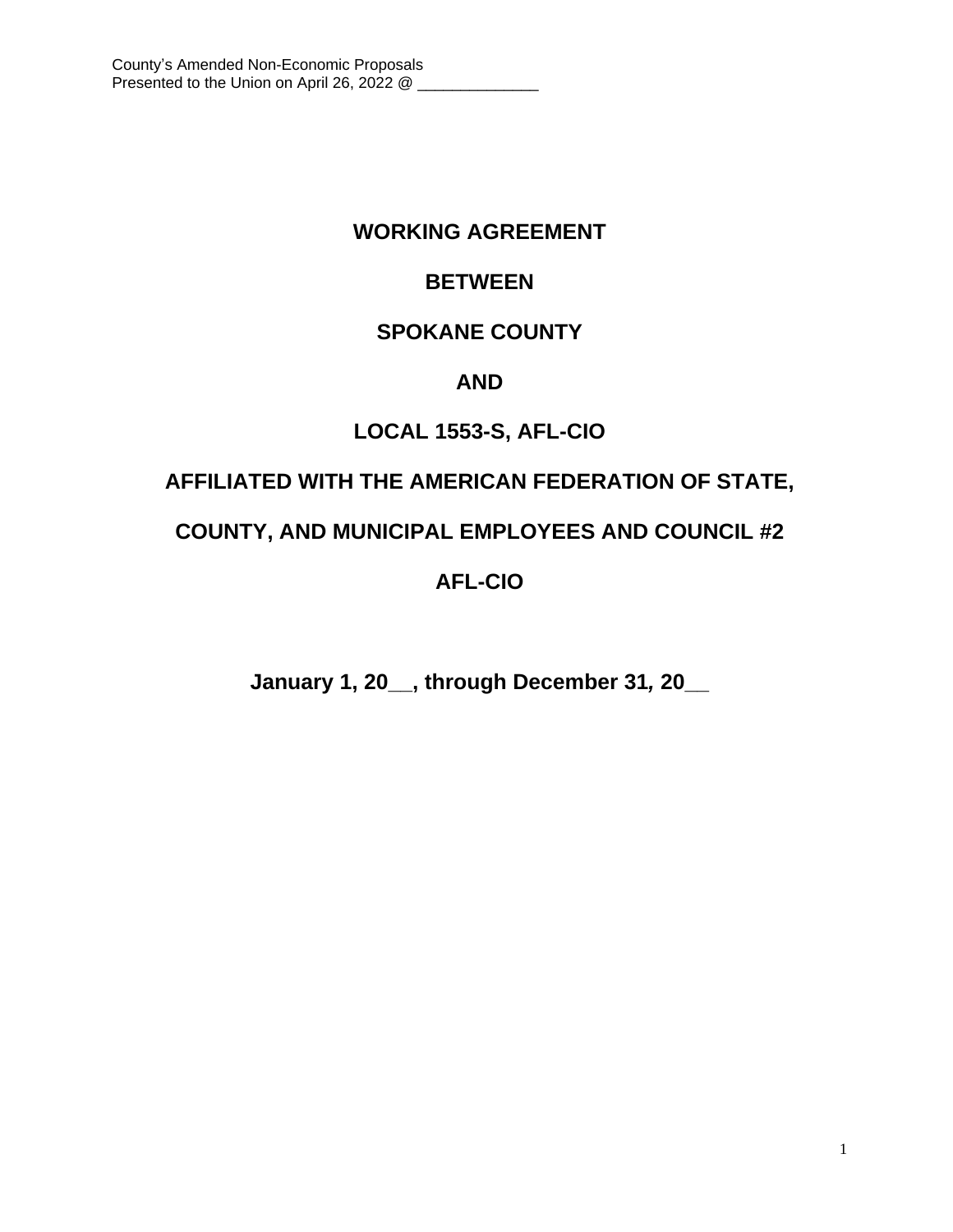## **ARTICLE 5 - UNION SECURITY**

- **5.1** All present employees in a Department covered by this Agreement who are members of the Union in good standing, as of the signing of this Agreement shall maintain their membership in the Union as a condition of employment.
- **5.2** All employees in a Department covered by this Agreement who are not members of the Union shall be required to join and maintain membership within thirty (30) days of the signing of this Agreement as a condition of employment.
- **5.3** All new employees in a Department covered by this Agreement hired after the execution date of this Agreement shall, as a condition of employment, become and remain members of the Union thirty (30) days after being employed.
- **5.1 Union Security**

**The Employer recognizes the Washington State Council of County and City Employees, AFSCME, Council 2 and its affiliated locals (hereinafter the Union) as the sole and exclusive bargaining representative in all matters concerning wages, hours, and other conditions of employment for all employees described in the recognition clause.**

**The Employer shall remain neutral when communicating with employees about Union membership and direct the employee to discuss Union membership with either the Local President or a Union Staff Representative.**

**For current Union members and those who choose to join the Union, the Employer shall deduct once each month all Union dues and fees uniformly levied and shall continue to do so for such time and on conditions set forth in the authorization for payroll deduction regardless of the employee's continued membership in the Union. The Employer shall transfer amounts deducted to Council 2. Authorizations for Payroll Deduction and Representation are valid whether executed in writing or electronically.**

**Upon receipt of the employee's written authorization, the Employer will deduct from the employee's salary an amount equal to the dues required to be a member of the Union. The Employer will provide payments for the deductions to the Union at the Union's official headquarters each pay period.** 

**Forty-five (45) calendar days prior to any change in dues, the Union will provide the Human Resources Department and Payroll Department, the percentage and maximum dues to be deducted from the employee's salary.**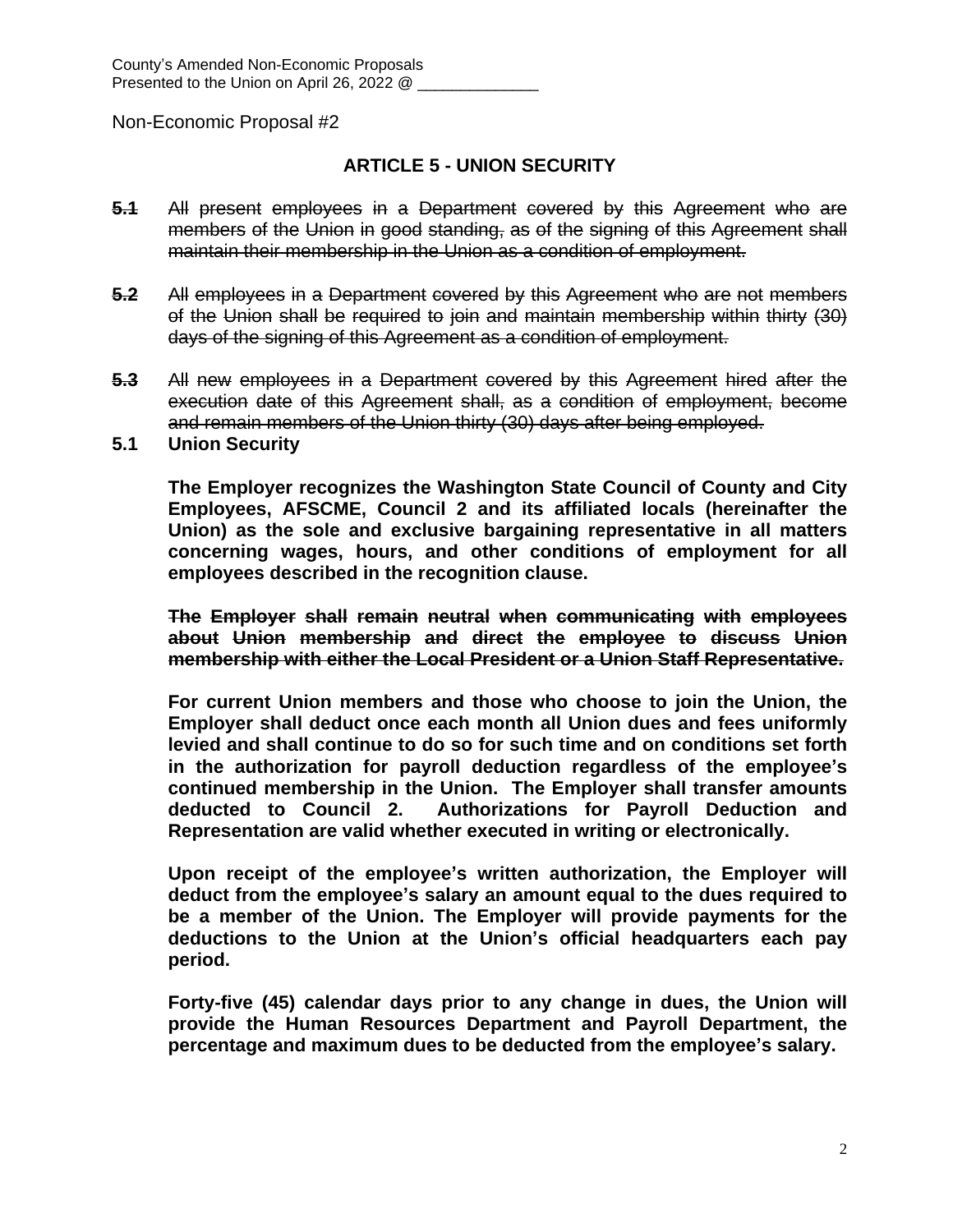**The Employer shall provide an electronic copy of the Authorization for Payroll Deduction and Representation card via email to** [C2everett@council2.com](mailto:C2everett@council2.com) **within ten (10) calendar days of the employee executing the document. The Union shall provide the Employer proof (written, electronic, or recorded voice authorization) a copy of the Authorization for Payroll Deduction and Representation card via email to** [AuditorPayroll@spokanecounty.org](mailto:AuditorPayroll@spokanecounty.org) **within ten (10) calendar days of the employee executing the document. The Employer shall provide to the Union monthly a complete list of all bargaining unit members that includes: Employee name, work address, home address, work phone, work email, birth date, hire date in current bargaining unit, job classification, department, hours worked and monthly base wage.**

**If the Employer is provided a written Authorization for Payroll Deduction and Representation card form by the employee, the Employer shall provide to the Union, a copy of the authorization via email that shall be sent to [C2everett@council2.com](mailto:C2everett@council2.com) within ten (10) calendar days of receiving the authorization.**

**The Union shall provide to the County, proof (written or electronic, or voice recorded authorization) of the Authorization for Payroll Deduction and Representation Card form via email that shall be sent to [AuditorPayroll@spokanecounty.org](mailto:AuditorPayroll@spokanecounty.org) within ten (10) calendar days of the employee exercising this authorization.**

**Union payroll authorization cards forms are valid whether paper or electronic and the Employer & and the Union shall maintain their copies of the Union's Authorization for Payroll Deduction and Representation cards forms in a secure locations that is are available to the Union for review by either party upon request.**

**An employee may revoke his or her authorization for payroll deduction of payments to the Union by written notice to the Employer and the Union in accordance with the terms and conditions of their signed authorization card forms. If the Employer determines that it appears that the employee has revoked his or her authorization for payroll deduction in accordance with the terms and conditions of their signed authorization card, every effort will be made to end the deduction effective on the first payroll period following their revocation, and not later than the second payroll period. The Union has the right to challenge any employer action to revoke a dues deduction authorization by filing a grievance under the collective bargaining agreement grievance procedure.**

**5.2 P.E.O.P.L.E Checkoff:**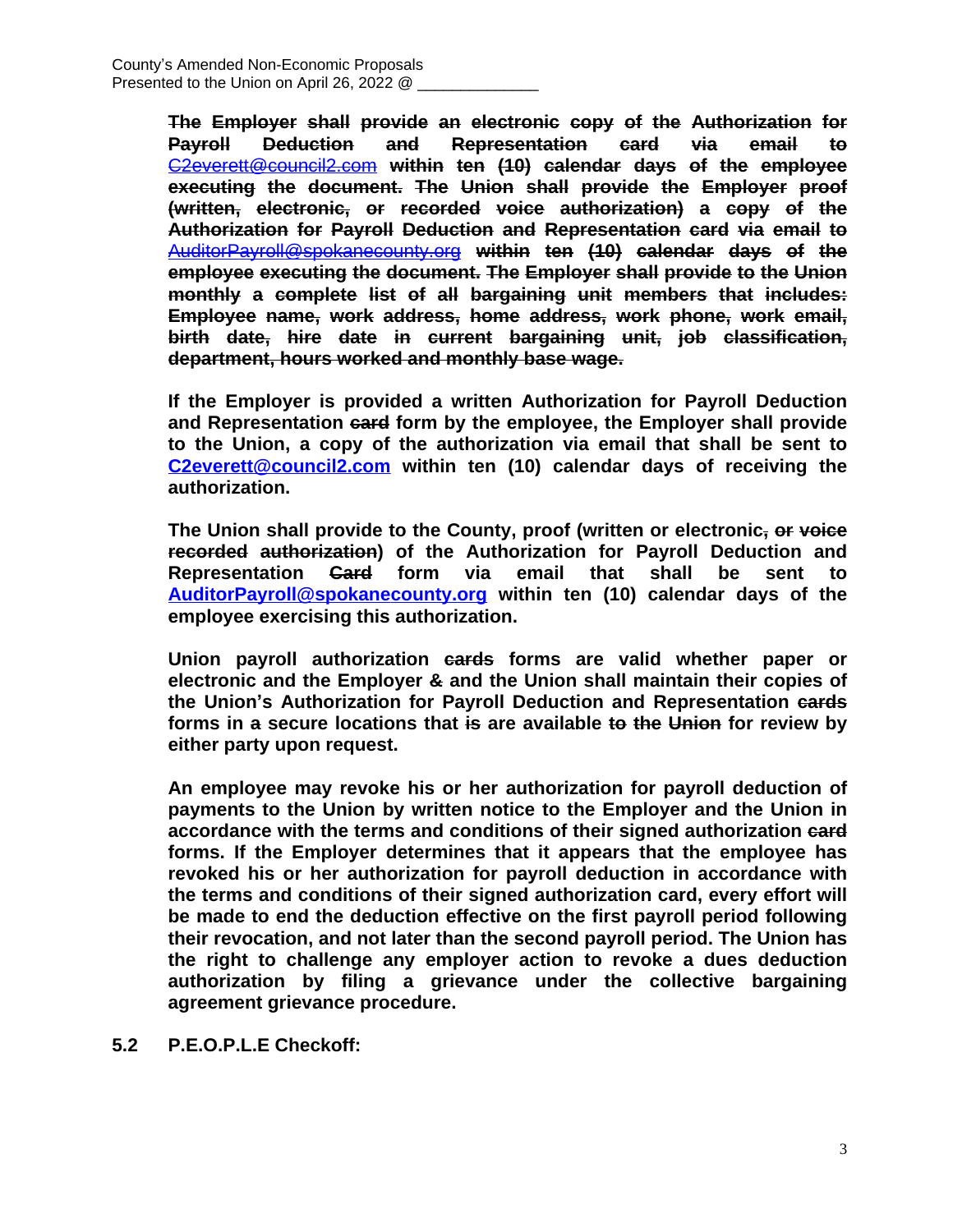**The Employer agrees to deduct from the wages of any Union member a P.E.O.P.L.E. (Public Employees Organized To Promote Legislative Equality) deduction as provided for in a written or electronically executed AFSCME (American Federation of State, County and Municipal Employees) authorization. An executed authorization may be revoked by the employee at any time by giving written notice to both the Employer and the Union (AFSCME). The Employer agrees to remit any deductions made pursuant to this provision promptly to the Union (AFSCME) together with an itemized statement showing the name of each employee from whose pay such deductions have been made and the amount deducted during the period covered by the remittance. The Employer will transfer amounts deducted to the AFSCME P.E.O.P.L.E. program.**

**5.3 New Hire Orientation:**

**The Employer agrees to notify the Union Staff Representative in writing of any new positions and new employees. At least two (2) working days prior to the orientation of the new employee, Once per month, the Employer shall provide an electronic format list with the names of the employees, job title, local affiliation and Department. A Union official shall, at no loss of pay, be granted up to thirty minutes, unpaid, to meet with the new employee(s) at the conclusion of the orientation presentation, to provide each new employee a basic overview of the employees' rights and responsibilities regarding Union membership, dues authorization and Union insurance.**

**5.4 Union Indemnity:**

**The Union will indemnify, defend and hold the Employer harmless against any claims made and against any suit instituted against the Employer which may arise by reason of any action taken by the Employer to comply with the provisions of this Article, including reimbursement for any legal fees or expenses incurred in connection with such action. The Employer will promptly notify the Union in writing of any claim, demand, suit or other form of liability asserted against it relating to its implementation of this article.**

- **5.5** Each employee shall be protected by RCW 41.56.122 (1).
- **5.6** The Employer shall deduct any Union membership initiation fees, and, once each month, dues from the pay of those employees who individually authorize in writing that such deductions be made. The amounts to be deducted shall be certified to the County Auditor by the Treasurer of the Union, and the aggregate deductions of all employees shall be remitted, together with an itemized statement to the Washington State Council of County and City Employees, and a copy sent to the Local Treasurer, after such deductions have been made.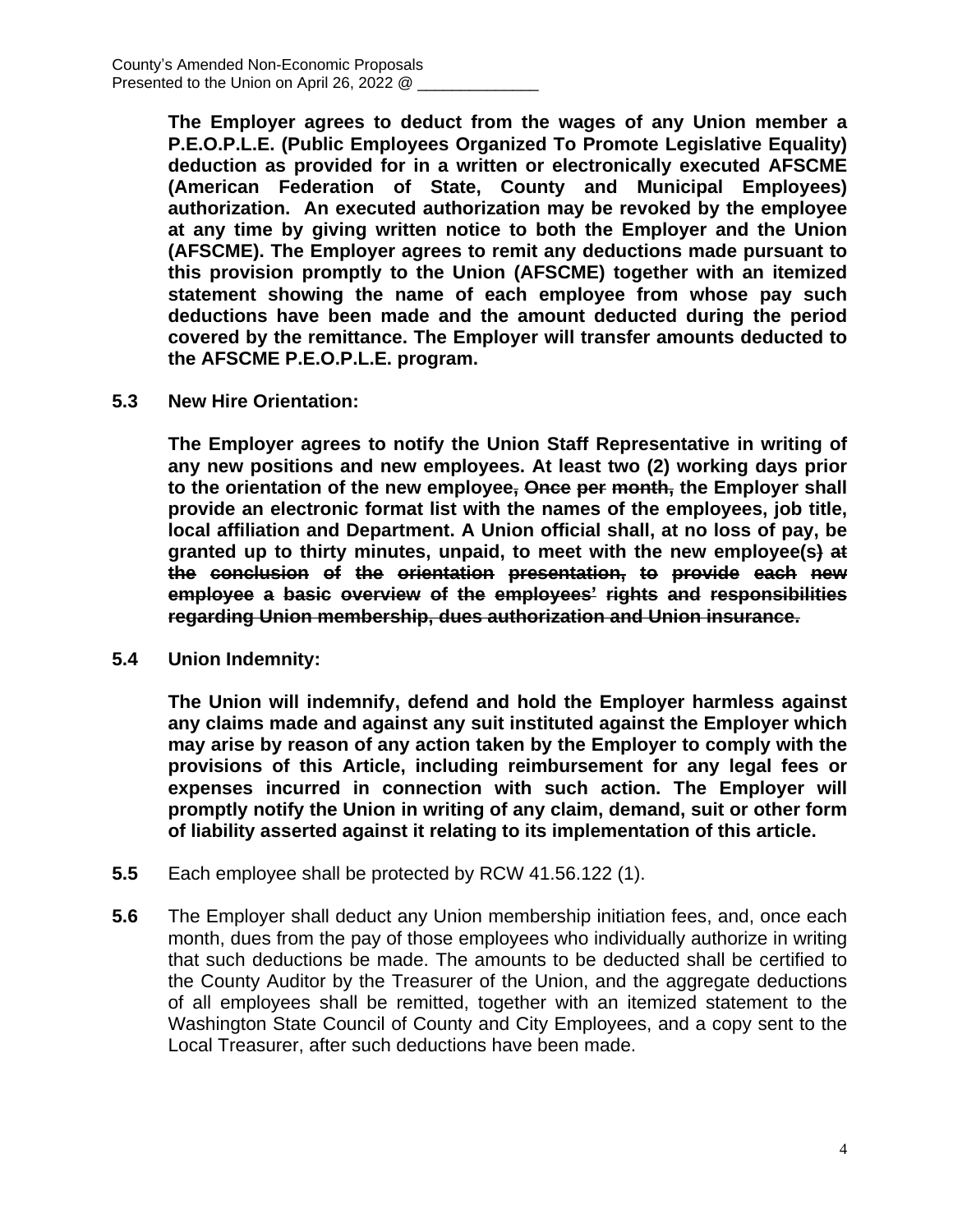## **5.7 Definitions:**

- 5.6.1 Regular Employee: An employee who has successfully completed their **new hire** probationary period. The term of the probationary period is twelve (12) months. **This period may be extended to account for any leave of absence, paid or unpaid, that the employee may take. Should an employee promote during their probationary period, their probation period will not be extended unless by mutual agreement between the Union the Elected Official/Director or their designee. The employee shall forfeit all rights to bump back to any position(s) held prior to their promotion.**
- 5.6.2 Full Time Employee: A regular employee who regularly works a minimum of 37.5**0**/40 hours per week on a continuing basis.
- 5.6.3 Part Time Employee: A regular employee who works less than a 37.5/40 and more than 18.75/20 hours per week on a continuing basis and receives benefits on a true pro-rated basis.
- 5.6.3 Percentage/Job Share Employee: A regular employee who **works less than 37.50 hours on a continuing basis.** is not a Full-Time Employee but works on a percentage basis so benefits are pro-rated (i.e. 50%, 75%, 90%) based on the percentage of time the employee is regularly scheduled to work.
- 5.6.4 **Probationary Period:**
	- 5.6.4.1 **New Hire Probation Period shall be a period of twelve (12) months following their hire date. This period may be extended to account for any unpaid leave of absence taken by the employee during this time period.**
	- 5.6.4.2 **Promotional Probation Period shall be a period of six (6) months following the effective date of their promotion. This period may be extended to account for any unpaid leave of absence taken by the employee during this time period.**
	- 5.6.4.3 **Should an employee promote during their new hire probationary period, they shall remain on probation for the remainder of their new hire probationary period or six (6) months, whichever is longer.**
	- 5.6.4.4 **Employees who promote during their new hire probation period shall not be eligible to revert back to their former position, unless mutually agreed to by their former Elected Official/Department Head or designee.**
	- **5.6.4.5 During such period an employee may be transferred, laid off or terminated at the discretion of the Employer.**

**\*\*03/15/2022 – TA 5.6.1-5.6.4**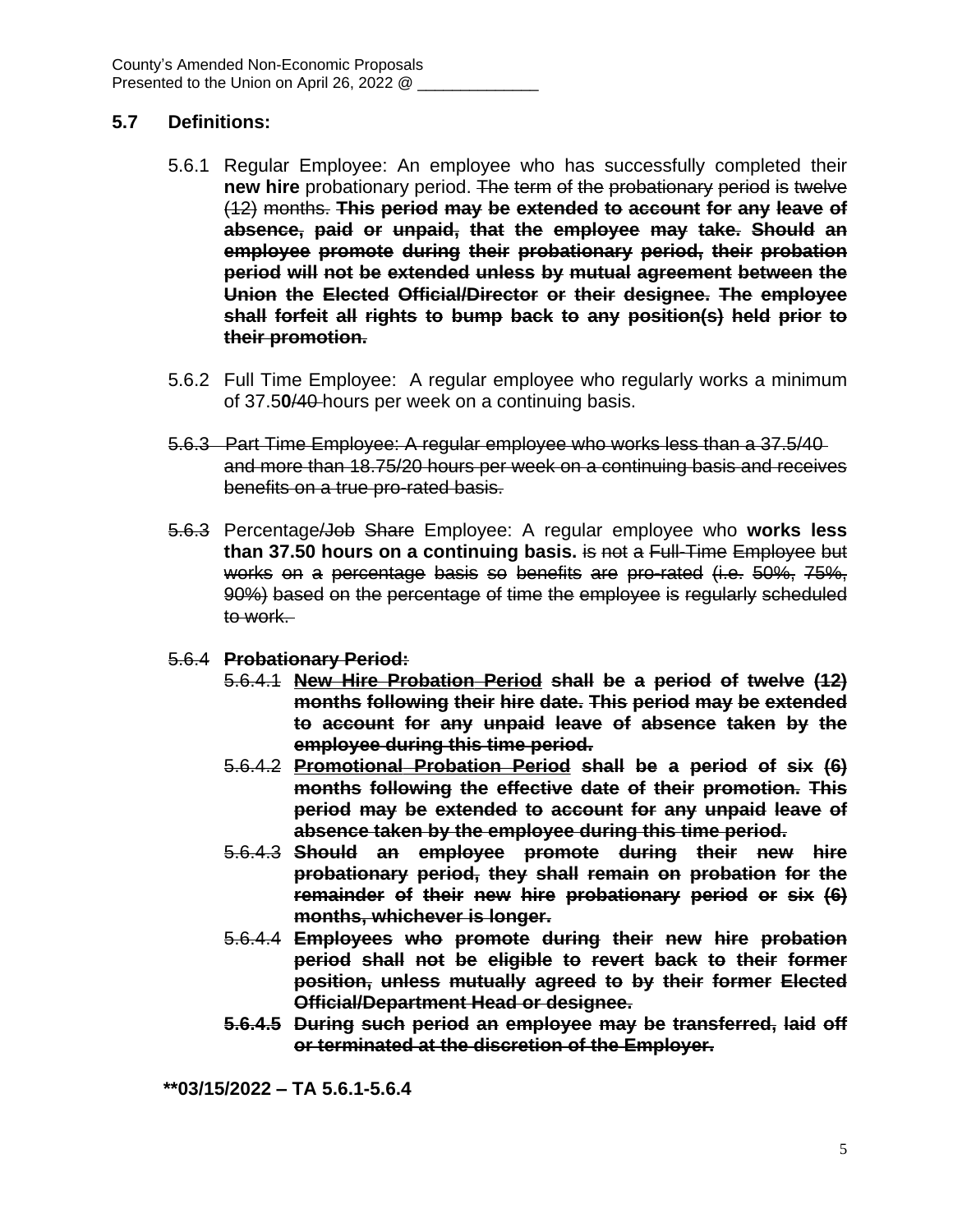**5.7** The Human Resource Department, once each month, will provide electronically to the WSCCCE (Spokane Office) a bargaining unit report which contains the following member information: Employee's full name, home mailing address, home telephone number, work telephone number (if applicable), work email address (if applicable), job code number, job classification title, salary range and step, denote 37.50 or 40 hours per week, employees hourly and monthly compensation, County's date of hire, and the date this employee actually transferred into the Local.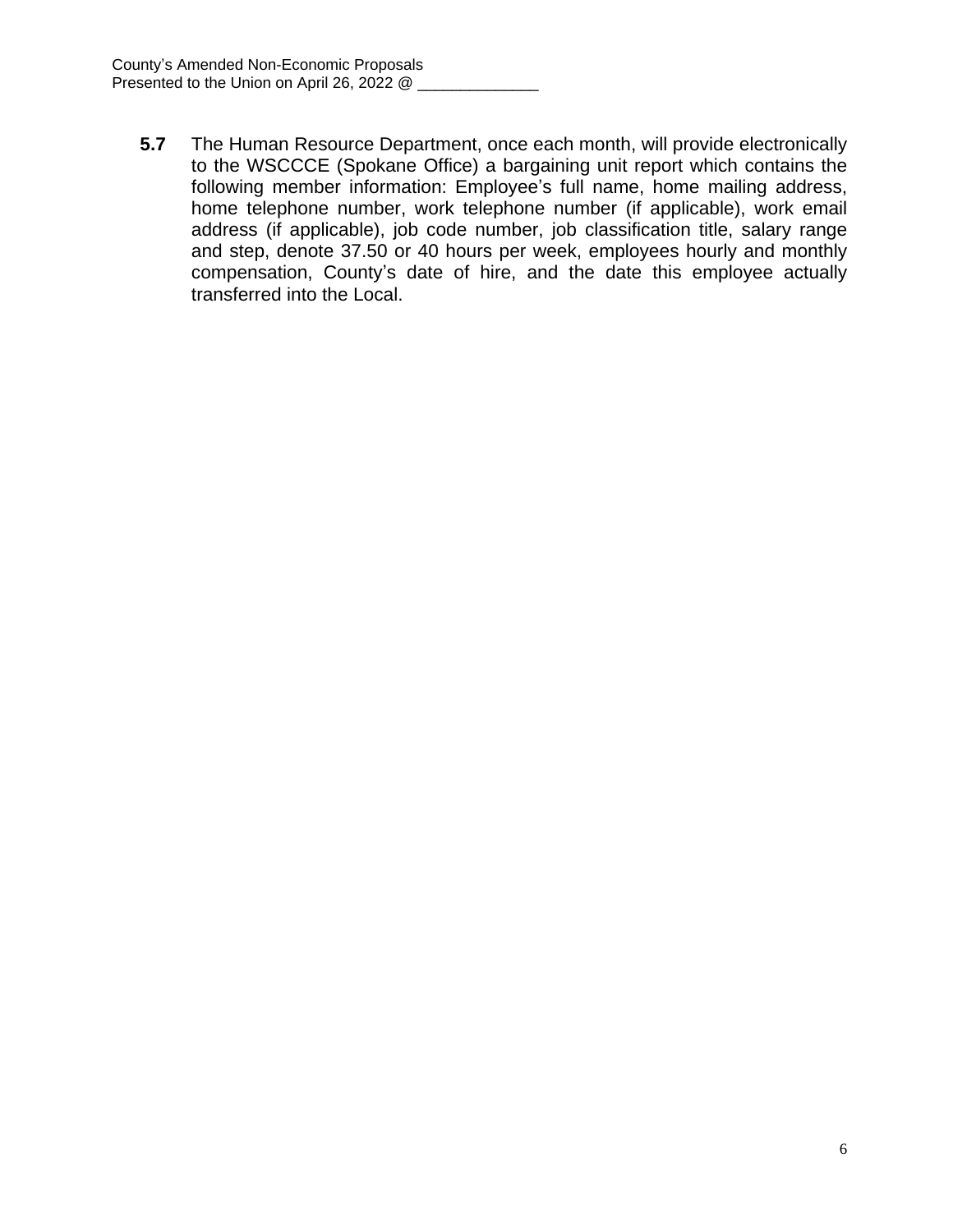## **ARTICLE 12 - HOURS OF WORK**

\*\**The County is willing to withdraw it's proposed changes to Article 12.3 and agree to the Union's proposed changes to 15.8.3 & 15.8.7 if the Union agrees to the County's proposal for Exempt employees.*

### **12.3 Paid Leave**:

All paid leave shall be considered as hours worked **but only holiday pay will not count toward overtime eligibility**. **No other paid leave will count toward overtime eligibility.**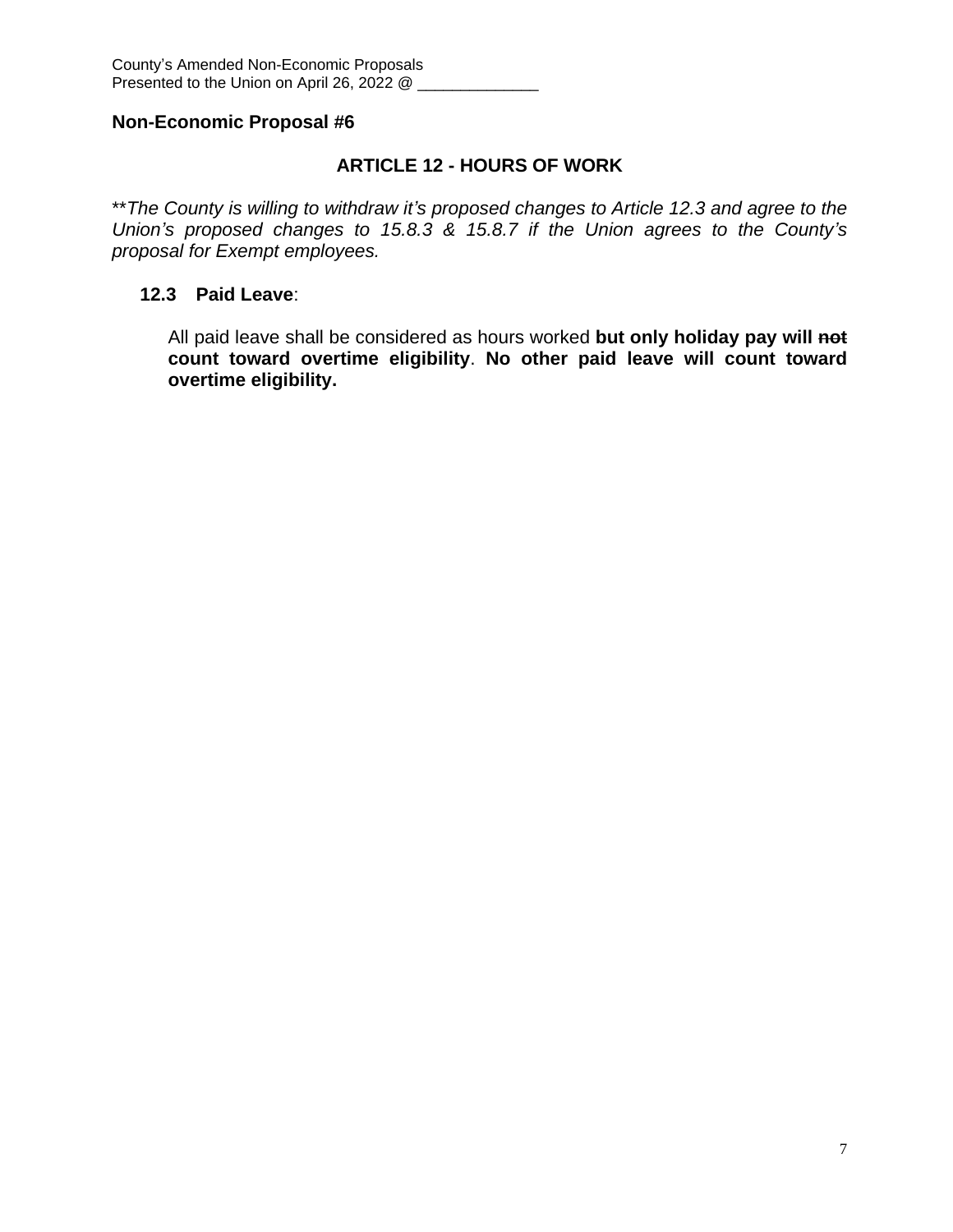## **ARTICLE 14 – CLASSIFICATION/RECLASSIFICATION**

#### **14.1 Positions and Classification Specifications:**

- 14.1.1 Position: Single job. A specific aggregate of duties and responsibilities assigned by department management to be performed by one employee within the Department.
- 14.1.2 Classification: One or more positions that are sufficiently alike with respect to duties and responsibilities to warrant using the same title, qualification requirements, descriptions/class specifications, job code number and pay grade as listed in Appendix 1. Different positions within a classification may use different selection factors and recruitment processes.
- 14.1.3 The County agrees to update the classification specifications when requested by a department in a timely manner and provide written notice to the applicable local union. **If the County creates a new classification or makes updates to a classification specification, the County will provide the Union fourteen (14) fifteen (15) working days notice prior to the implementation of the new or revised specification.** The Union will have 20 working **fourteen (14) fifteen (15) working** days from receipt of the notice **and copy of the new or revised classification** to negotiate **discuss** the impact of changes to the existing classification **and/or employee(s)**. The parties may extend the time frames by mutual agreement.
- **14.2 Reclassifications:** Employees shall have the right to request re-evaluation utilizing the following procedures. In any case, an employee cannot be reclassified if they do not meet the minimum requirements of a position to which they are requesting reclassification to.
	- 14.2.1 Requests for reclassification may be the result of either a nine (9) month or greater assignment working out of class, or a significant change in duties and responsibilities. All requests shall be submitted on a Job Analysis Request form. An employee or the employer may file a request.
	- 14.2.2 Positions submitted for reclassification consideration, related to a nine (9) month out-of-class assignment must have the Elected Official, Department Head or designee's signature concurring with the request for reclassification consideration. The Elected Official, Department Head or designee shall have 10 working days to respond in writing to the request and/or forward request to Human Resources.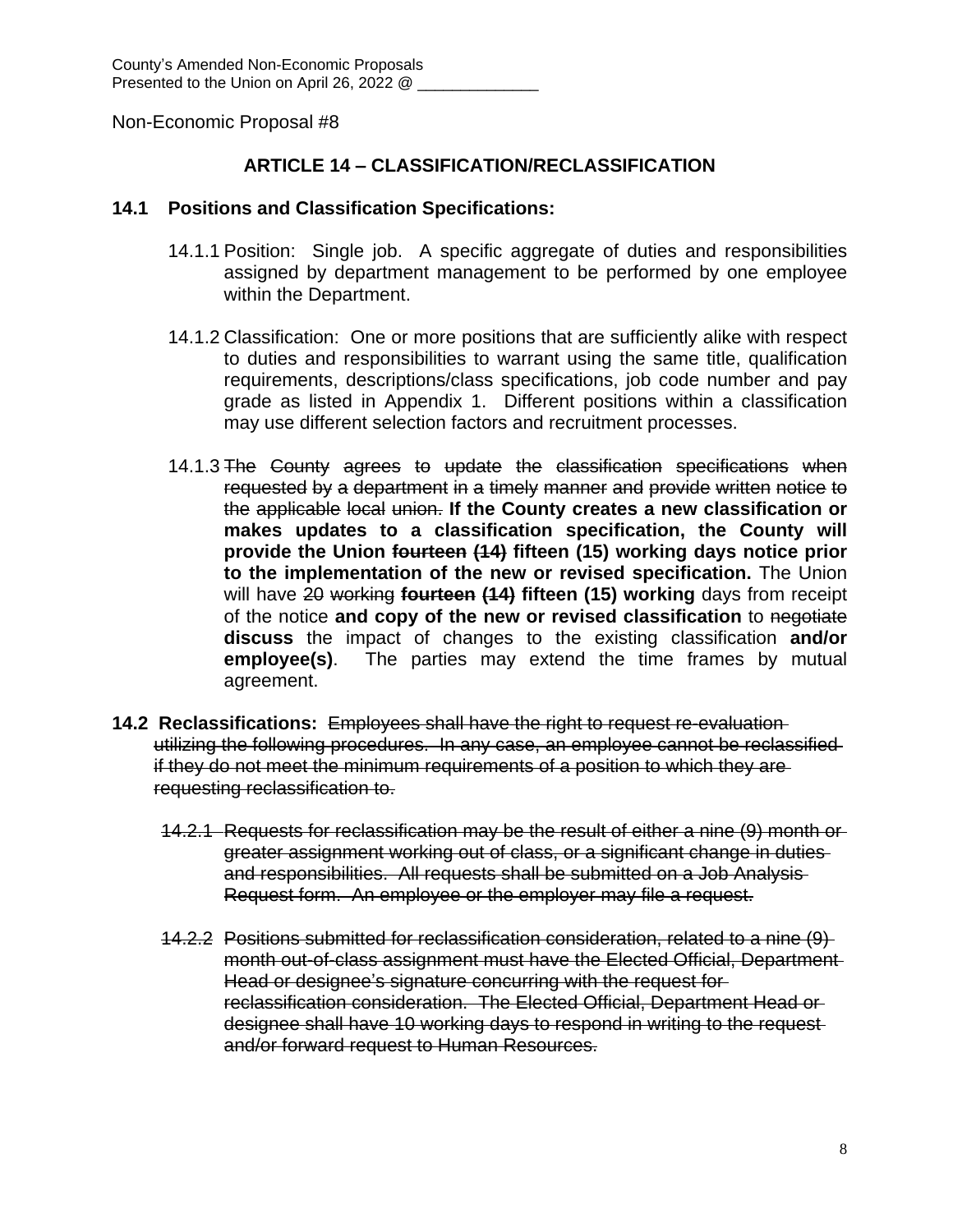- 14.2.3 Regarding positions submitted for reclassification consideration due to a significant change in job duties, the employee or department must detailthose duties that are contained within a different class specification or are not contained within the employee's current class specification. Additionally, the requester must specifically detail how long they have been performing the duties for more than 50% of their work time as well as how long that type of assignment is expected to continue. Such requests must also have the Elected Official, Department Head or designee's signature concurring with the request for reclassification consideration. The local union shall be forwarded a copy of the request. The Elected Official, Department Head or designee shall have ten (10) working days to respond in writing to the request and or forward the request to Human Resources.
- 14.2.4 If there is no concurring signature from the Elected Official, Department Head or designee in either case described in 14.3.6.2 or 14.3.6.3 above, the employee must discontinue performing the out of class duties that formed the basis for the request. Additionally the Elected Official, Department Head or designee must assure there is no assignment of out of class duties.
- 14.2.5 If the employee and Elected Official, Department Head or designee agree on the body of work and the work continues to be assigned but there is disagreement on the proper classification the reclassification request may be submitted to step 2 of the grievance procedure.
- 14.2.6 If agreed to and approved, and the employee has been receiving out of class pay, the effective date of the reclassification shall be the tenth (10th) working day after the request was submitted by the employee to the Elected Official, Department Head or designee.
- 14.2.7 If there is disagreement between the employee and the Elected Official, Department Head or designee regarding the content of the information on the Job Analysis Request, the reason for the disagreement will be discussed with the employee and the Union. The employee and Union will have ten (10) working days to address and revise the area(s) of disagreement. If the revised request is received by the end of the ten (10) working days, and if agreed to and approved, the effective date of the reclassification shall be the tenth (10th) working day after the request was initially submitted by the employee to the Elected Official, Department Head or designee.
- 14.2.8 If a revised request is not received by the end of the ten (10) working days, the effective date of the reclassification shall be the tenth (10th) working day after any subsequent submissions have been agreed to and approved by the Elected Official, Department Head or designee.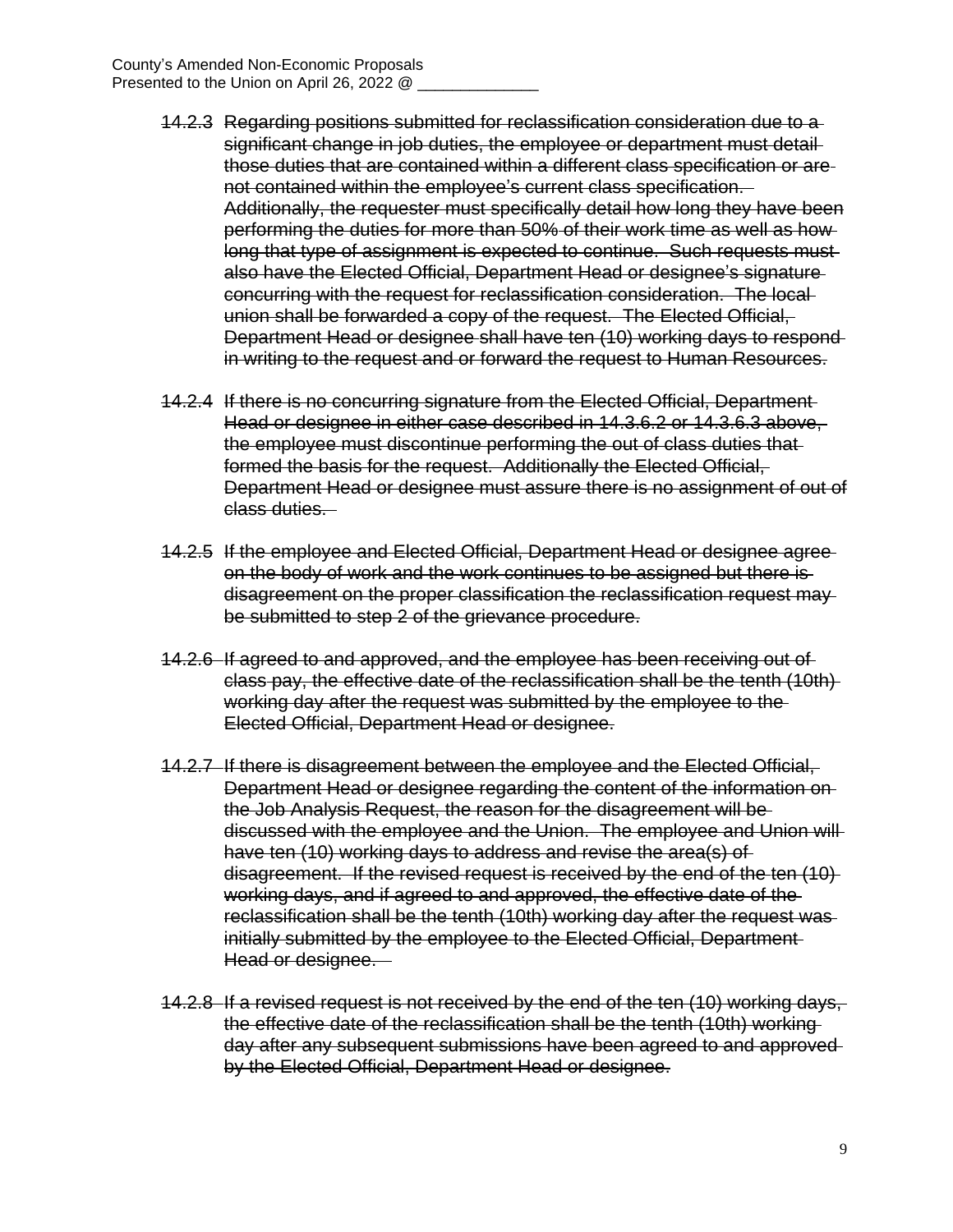- 14.2.9 Once Human Resources has received the reclassification request, they will respond within thirty (30) working days as to their determination of reclassification. The parties may mutually agree to extend the thirty (30) working days.
- 14.2.10If there is no concurring signature from the Elected Official, Department Head, designee or Human Resources after attempts are made to resolve the disagreements, the employee may submit the reclassification request to step 2 of the grievance procedure.
- 14.2.11No employee shall be allowed to request reclassification consideration if it has been less than one year from the date of the last reclassification determination.
- 14.2.12Reclassified positions with no incumbent shall be posted in accordance with specific labor agreements or supplemental agreements if applicable.

**The Local Bargaining Unit, via the Union Staff Representative, may make requests to the Elected Official/Department Head and/or designee, along with Human Resources and/or Civil Service, to review up to three (3) individual positions per year to see if the employee(s) are working outside of their classification. The Union must provide all evidence/documentation they believe would support their position at the time of the requested review.**

**If after review, Human Resources and/or Civil Service, and the Elected Official/Department Head and/or designee agree that the employee is working outside of their classification, the following options may take place:**

- **1) The Elected Official/Department Head and/or designee shall commence paying the employee out of class pay for performing these duties; or, they may immediately reassign the additional duties to the appropriate classification or,**
- **2) If it is determined that there is a need for a higher-level position and it is approved to be established within the department, the position will be posted for five (5) working days. After the five (5) working days application period, the Department Head and/or designee will review all applications and award the position to the most qualified applicant.**

**If after review of the Union's evidence/documentation, Human Resources and/or Civil Service and the Elected Official/Department Head and/or designee do not find that the employee is working outside of their current classification, no further action will be taken.** 

### **14.3 Wage/Range Adjustments for Existing Classifications:**

In the event there is a recruitment or retention problem indicating the relative market value of the classification may need reviewing, the Department*,* or Human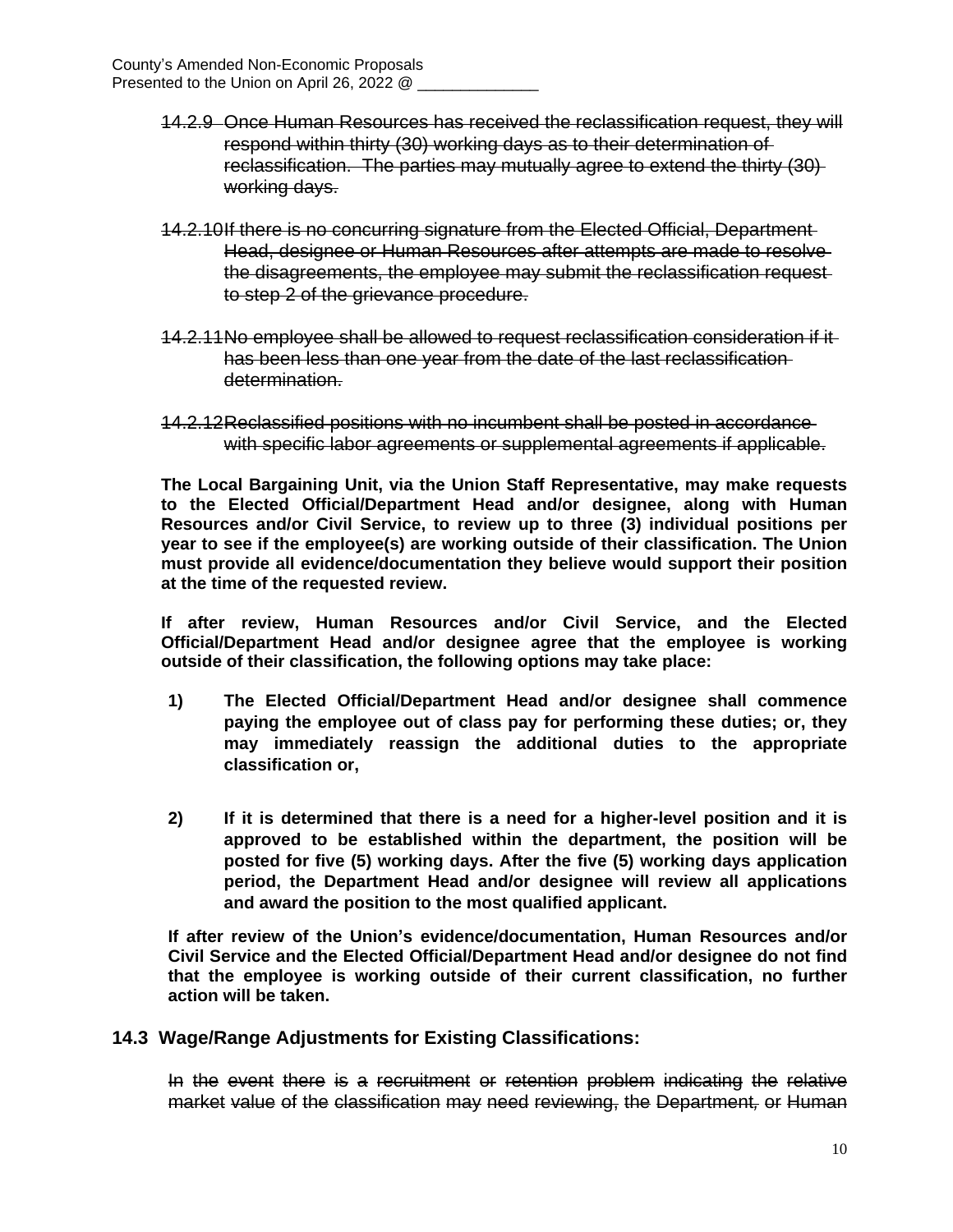Resources may request a job analysis and/or salary survey be conducted to determine the appropriateness of the salary even when there is no significant change in duties and responsibilities or there is no nine month out of class assignment. In the event the results of that study indicate the salary needs adjusting, the parties agree to negotiate the salary and the impact of the adjustment on the affected employees. **In the event the County conducts a job analysis and/or wage study during the term of this agreement that causes a Local 1553-S covered classification's wage range to change, the County will share the analysis and/or wage study data and notify the Union twenty-one (21) fifteen (15) working days prior to implementation. During this time period, the Union must request to bargain the impacts of the change. The parties may extend the time frames by mutual agreement.**

## **14.4 Administration of Rates of Pay:**

Administration of rates of pay shall be as follows:

- No employee shall be paid at a**n hourly** rate of pay less than the minimum nor more than the maximum **pay** salary range established for his/her job classification as set forth in the pay plan.
- All pay rates in the pay plan are based upon full time employment at the normal working hours for the position.

### **14.5 Calculating Hourly Wage:**

 $\overline{a}$ 

- 14.5.1 For the purposes of calculating the hourly rate of pay for employees who are paid on the basis of a monthly salary, hourly wages shall be determined by the following formula: Annual Salary divided by weekly hours worked divided by 52 weeks = Standard Hourly Rate.
- 14.5.2 The above formula is used to calculate the Standard Hourly Rate for determining overtime pay, sick leave payout, and vacation leave payout.

### **14.6 Starting Rate Upon Initial Employment:**

- 14.6.1 New employees to Spokane County shall be appointed at a step within the pay range, not to exceed step six  $(6)$ , in effect for the particular classification or position to which the appointment is made.
- 14.6.2 The Union shall be notified of such advance step placement. Employees to be hired at step seven (7) or above shall be by mutual agreement between the County and the Union.
- 14.6.3 Advanced step placement shall not surpass current employees step placement in that classification.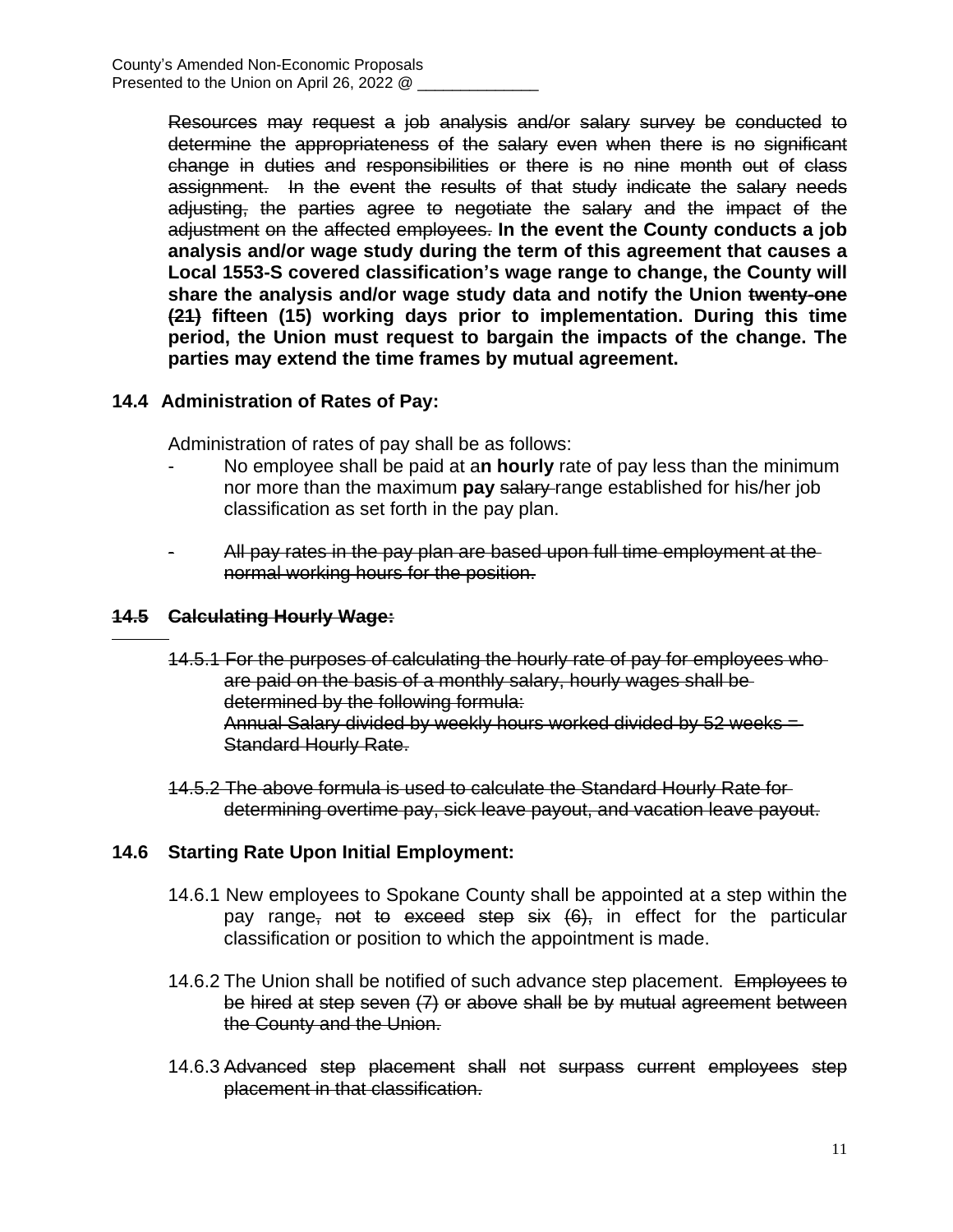- 14.6.4 An advanced step placement at step two (2) or above shall require 12 months (1950 or 2080 hours worked) before advancing one step (2.56%) in 2018, two steps (5.12%) commencing January 1, 2019 on the wage table. Subsequent step increases shall be at twelve (12) month intervals from the date of the 12 month increase, until the top step is achieved.
- 14.6.5 For those not advanced step placed, **U**pon successful completion of a minimum six (6) months (975 or 1040 hours worked), the new employee will advance one step  $(2.56%)$  on the wage table; and, commencing January 4, 2019 subsequent steps after this first step increase after hire  $(975$  or  $1040$  hours/6 month) will be at two steps increments  $(5.12\%)$ . Subsequent step increases shall be at twelve (12) month intervals from the date of the 6 month increase, until the top step is achieved.
- **14.7 Pay Rate Upon Promotion:** A current regular employee who is promoted shall be paid at the step in the new range which represents at least a 5.**0**12% step increase over the rate of pay received immediately prior to the promotion or at the minimum step of the new range, whichever is greater, provided that such increase does not exceed the maximum step of the new range.

If the promotion is a result of a competitive recruitment for a new or vacant position, the employee will receive a **one-**step increase, six (6) months after the effective date of beginning the new job assignment.

If the promotion is not a competitive recruitment, the employee will receive a step increase twelve (12) months after the effective date of beginning the new job assignment.

In either case, **S**ubsequent step increases shall be at twelve (12) month intervals until the top step is achieved.

Step increases will be in increments of 2 steps if initial hire into County was prior to 7/15/14 or 1 step if initially hired after 7/15/14. Commencing January 1, 2019 step increases after the first step increase after hire will be in two step increments (5.12%) until the top step is achieved.

## **14.8 Pay Rate Upon Reclassification:**

14.8.1 Reclassification to a higher classification:

If an individual position is reclassified with an incumbent employee in the classification and there is no competitive recruitment process, the employee shall be paid at the step in the new range which represents at least a 5**.0**.12% increase, but not to exceed a 10.24% increase, over the rate of pay received immediately prior to the reclassification or at the minimum step of the new range, whichever is greater. The resulting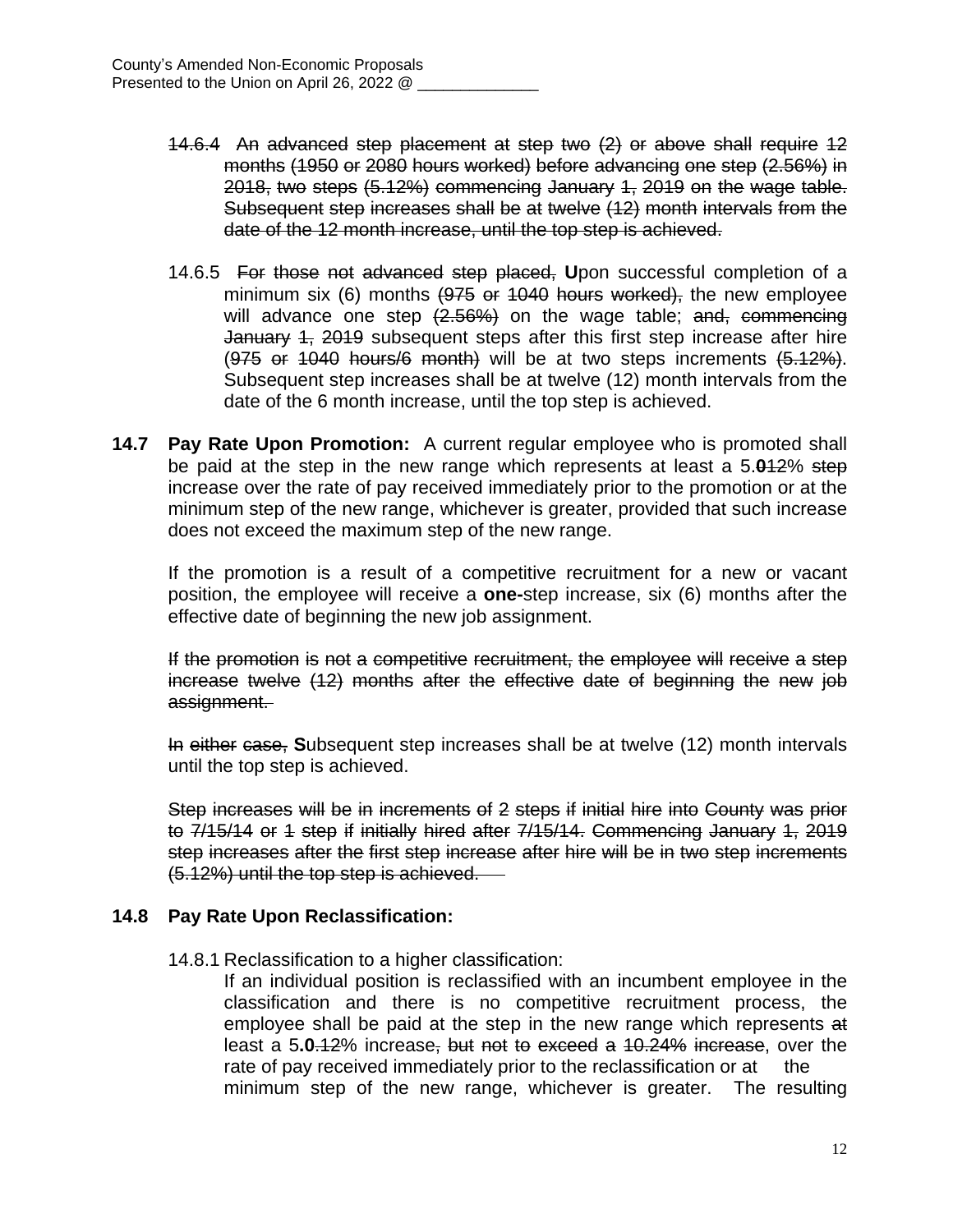increase cannot exceed the maximum step of the new range. **Subsequent step increases shall be at twelve (12) month intervals until the top step is achieved.**

The employee will receive step increase in increments of 2 steps if initial hire into County was prior to 7/15/14 or 1 step if initially hired after 7/15/14. Commencing January 1, 2019 step increases will be in two step increments (5.12%) until the top step is achieved. The next step increase will be twelve (12) months after the effective date of the reclassification and subsequent step increases shall be at twelve (12) month intervals until the top step is achieved.

14.8.2 Reclassification to a lower **paying** classification:

If an individual position **and/or job classification** is reclassified with an incumbent employee in the position, the employee shall be "Y" rated. "Y" rating shall be defined as follows: An employee shall continue to receive compensation at their current rate if that rate is higher than that provided for their new classification/position. The employee will be considered ineligible for an increase in pay until an adjustment in the salary structure or a promotion to a classification with a higher salary range brings the employee's rate of pay within the established range for the position.

**14.9 Pay Rate Upon Wage/Range Adjustments**: Classifications which are adjusted to a higher salary range shall have those affected retain their individual step to a maximum of ten percent (10%). Further, the affected employees shall retain their current step date unless otherwise negotiated and agreed to in writing.

# **14.10 Pay Rate Upon Demotion or Reduction:**

- 14.10.1 An employee who is demoted/reduced shall be paid in the range for the lower classification at a rate that is closest to their rate prior to the demotion without exceeding the prior rate. Upon demotion the existing anniversary date shall be eliminated, and the date of such demotion shall be used to calculate the new anniversary date.
- 14.10.2 An employee who returns to their former classification during their probationary period following promotion shall receive the same step date in the lower pay range as held before promotion, provided that adjustments shall be made to take into account any step increases which would have occurred had the employee not been promoted.
- 14.10.3 An employee who accepts a demotion/reduction or bidding to a lower classification or a previous classification shall be placed in the step that causes the employee the least amount of financial loss.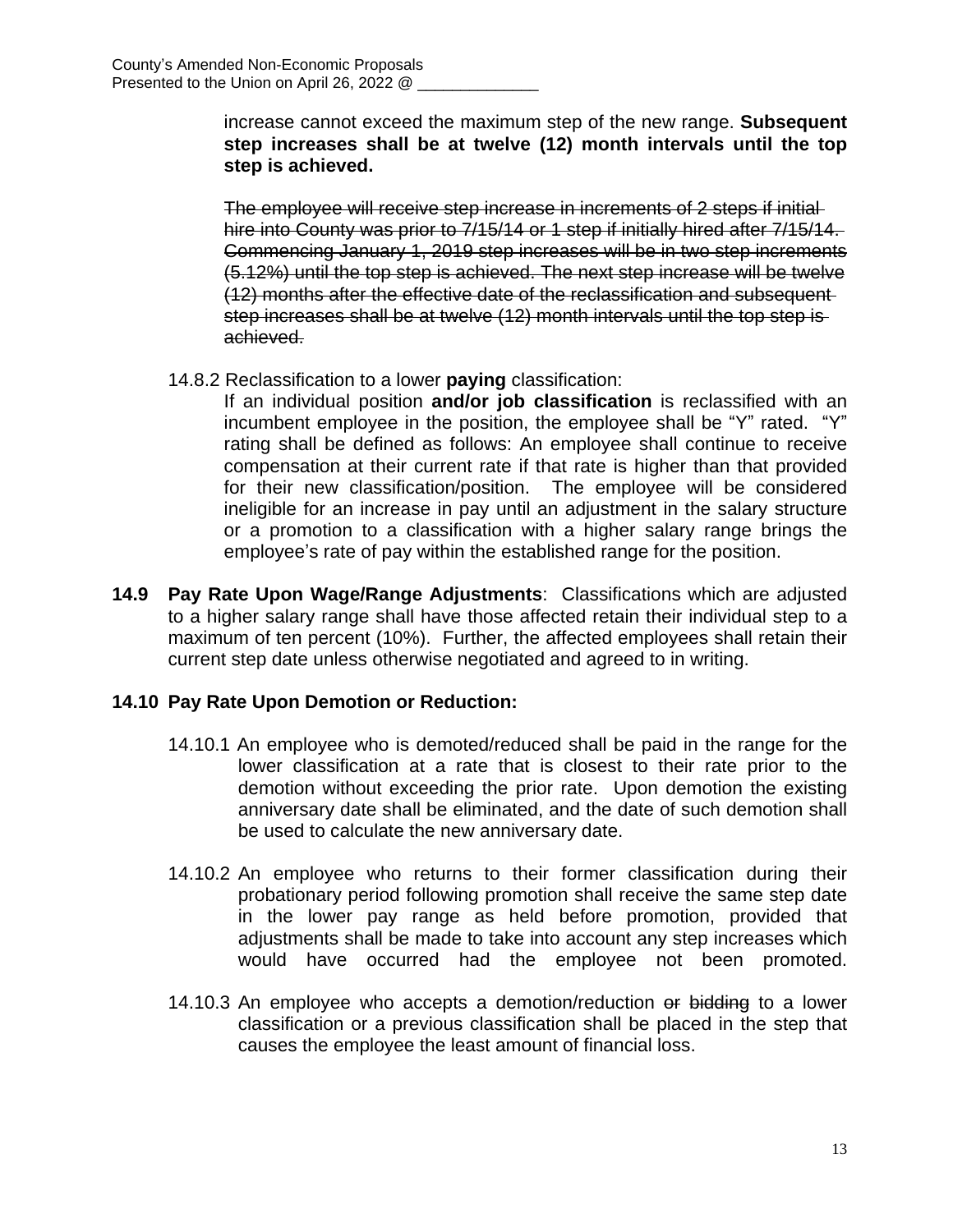- **14.11 Pay Rate Upon Transfer:** An employee who transfers from one position to another within the same classification or different classification within the same salary range, shall continue the same rate of pay as before the transfer and retain their current step increase date.
- **14.12 Adjustments to the Anniversary Date (Step Adjustment Date**): In addition to the provisions of 14.3.9, Pay Rate Upon Promotion, 14.3.10, Pay Rate Upon Reclassification, and 14.3.11, Pay Rate Upon Wage/Range Adjustment, the anniversary date for a step increase for an employee shall be adjusted under the following circumstances:
	- 14.12.1 If an employee is returned to his/her former classification within a promotion probation period, the anniversary date held prior to such promotion shall be re-established.
	- 14.12.2 When an employee returns from layoff and is reemployed in the same classification as originally held, the original anniversary date will be adjusted in accordance with County policies and procedures.
	- 14.12.3 When an employee returns from layoff and is reemployed in a classification other than that originally held, the reemployment date shall be used to calculate the new step and longevity dates.
	- 14.12.4 Unless protected by law, step dates and longevity dates will be adjusted for unpaid leave.
	- 14.12.5 Step dates and longevity dates shall not be adjusted for paid leave.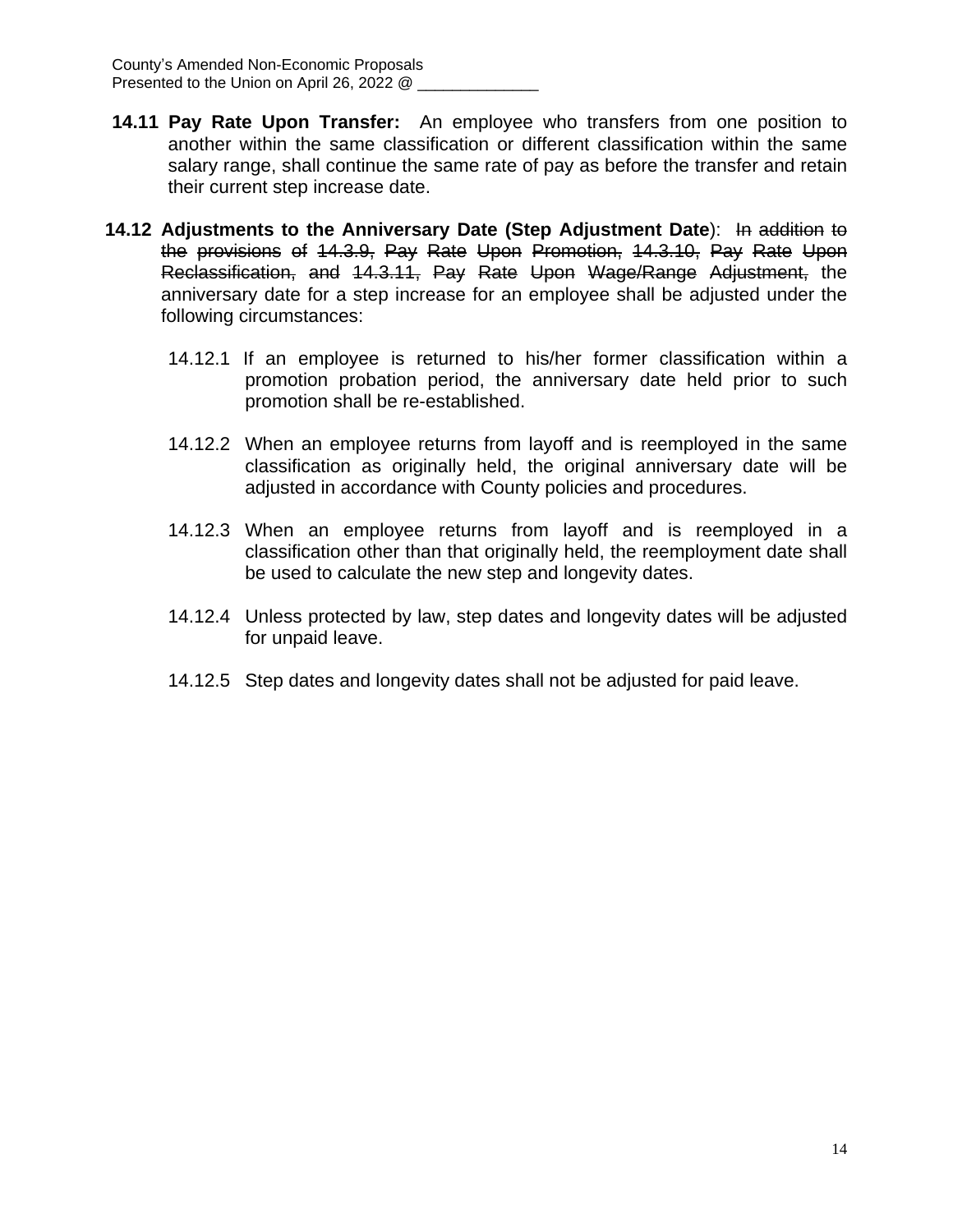# **ARTICLE 21 - GENERAL CONDITIONS**

\*\**All other aspects of the County's proposal has been TA'd/withdrawn except for Article 21.1*

## **21.1 Work Rules:**

The employer agrees to notify the Union of any changes in existing work rule(s) or the establishment of new work rules. **The Union will have fourteen (14) fifteen (15) working days from notification of the change to request a meeting to discuss the purpose and intent of the new or revised work rule or policy. The parties may extend the time frame by mutual agreement.**